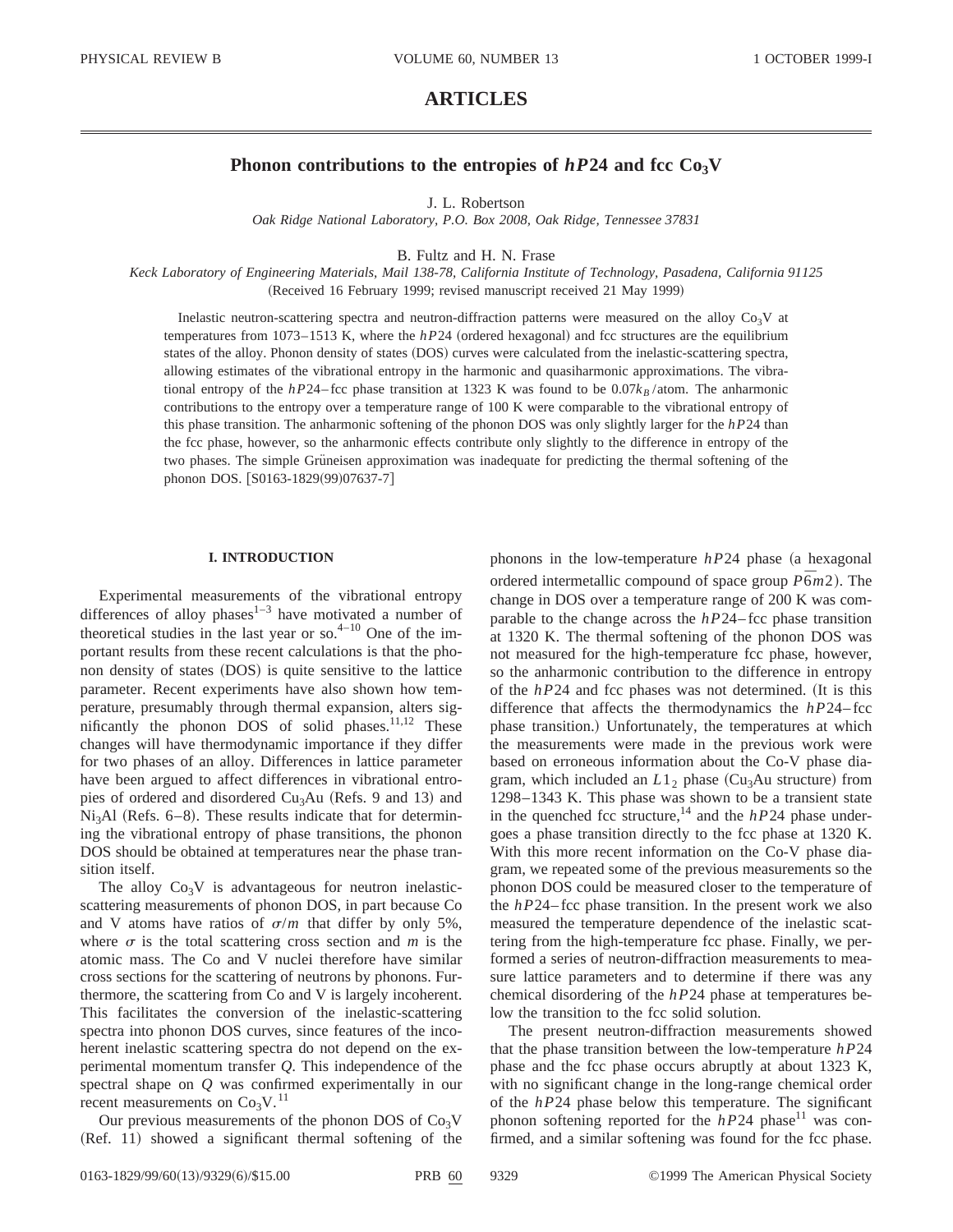There is an approximate, but incomplete, cancellation of anharmonic effects on the vibrational entropy of the *hP*24–fcc phase transition. Most of the difference in vibrational entropy of the *hP*24 and fcc phases can be understood with a harmonic interpretation using the phonon DOS curves at temperatures just across the phase-transition temperature. This difference in vibrational entropy is  $0.07k_B/\text{atom}$ , which is almost certainly smaller than the difference in configurational entropy between the chemically ordered *hP*24 phase and the disordered fcc solid solution. Finally, the temperature dependence of the phonon DOS was shown to be in poor agreement with predictions of a simple Grüneisen model of phonon softening.

## **II. EXPERIMENTAL**

Pellets of  $Co<sub>3</sub>V$  for inelastic neutron-scattering studies were prepared at the Materials Preparation Center, Ames Laboratory, Ames, Iowa. The preparation and chemical purity of this alloy were described previously.<sup>11</sup> The pellets were placed in vanadium cans of 9 mm inner diameter and 6 cm in length. No Gd spacer disks were used for this set of measurements. The sample cans were mounted in a hightemperature furnace, which was kept under high vacuum throughout the experiment. Neutron-diffraction data were measured with the HB4 high-resolution powder diffractometer at the High-Flux Isotope Reactor at ORNL, using an incident neutron wavelength of 0.150 nm. Eleven diffraction patterns were acquired at temperatures from 1073–1503 K. A Rietveld refinement analysis using the GSAS package<sup>15</sup> was used to obtain lattice parameters, but the Debye-Waller factors could not be determined reliably owing to changes in crystallographic texture in the samples during heating in the furnace.

For the inelastic-scattering measurements, the furnace was transferred to the goniometer of the HB3 triple axis spectrometer. The spectrometer was operated in constant-*Q* mode with a fixed final energy of 14.8 meV. The configuration was as described previously, $^{11}$  and it was confirmed that the instrument intensity and resolution were nearly identical to those of the previous runs. Runs were performed at only one value of  $Q$ , 46.0 nm<sup>-1</sup>, which was nearly the highest value of *Q* accessible with our configuration of the HB3 spectrometer.

#### **III. RESULTS**

Three neutron-diffraction patterns are presented in Fig. 1. The measurements were first performed at lower temperatures where the sample had the *hP*24 structure. From previous work we found that the initial  $L1<sub>2</sub>$  (metastable) structure of the quenched pellets had transformed to the *hP*24 structure around 1000 K. The diffraction pattern at the bottom of Fig. 1 shows that the sample had the *hP*24 structure at 1073 K. This diffraction pattern includes some peaks corresponding to interplanary spacings of the twinned fcc structure that provides the underlying atom positions of the *hP*24 structure,<sup>14</sup> plus smaller peaks characteristic of long-range chemical order on this underlying structure. The intensities of these smaller peaks did not change significantly when the sample temperature was increased from 1073–1318 K, just



FIG. 1. Neutron-diffraction patterns from  $Co<sub>3</sub>V$  measured at the temperatures indicated, showing an fcc pattern (cubic indexing) at 1328 K and  $hp24$  patterns (hexagonal indexing) at 1318 and 1373 K.

below the temperature of the *hP*24– fcc phase transition. This indicates that at 1318 K the sample was single-phase *hP*24, but confirmation with the GSAS package was not practical owing to the crystallographic texture of the sample, and the evolution of this texture during the measurements. At least some of these smaller peaks became sharper when the sample temperature was heated from 1073–1318 K, however, suggesting that the *hP*24 phase formed initially as small domains within the  $L1<sub>2</sub>$  structure. (See the peak indexed as 203 at  $2\theta = 45^{\circ}$ , for example. The quality of our diffraction line shapes is, unfortunately, inadequate to identify the morphology or orientation of the  $hP24$  domains.) Figure 1 shows that between 1318 and 1328 K the sample has transformed fully to a single-phase fcc structure with no observable chemical long-range order. Our previous estimate of this phase-transition temperature was  $1318$  K,<sup>14</sup> but the present data suggest it is 5 K higher.

The Rietveld refinement analyses of the diffraction patterns were used to obtain the temperature dependences of the lattice parameters. The *c*-axis parameter for the *hP*24 phase was anomalously large at 1073 K, and at this temperature the diffraction peaks were broad. We believe these features are associated with the nucleation of small domains of *hP*24 phase within the initial  $L1<sub>2</sub>$  phase of the as-received material, and this is the subject of ongoing investigation. Neglecting this one datum at 1073 K, and using *c*-axis parameters from five diffraction patterns from 1223 to 1318 K, we found that the linear coefficient of thermal expansion for the *c* axis was indistinguishable from that of the *a* axis of the *hP*24 phase. The linear coefficients of thermal expansion were determined to be  $(24.9 \pm 1.0) \times 10^{-6}$  K<sup>-1</sup> for the *hP*24 phase at an average temperature of 1270 K, and  $(24.1 \pm 0.5)$  $\times 10^{-6}$  K<sup>-1</sup> for the fcc phase at an average temperature of 1425 K. Although these thermal expansion coefficients are the same within experimental error, it was found previously that the thermal expansion had a significant dependence on temperature for the *hP*24 phase. Over a range of 155 K, the thermal expansion of the *hP*24 phase will change by 1.7  $\times 10^{-6}$  [Eq. (1) in Ref. 11]. We therefore believe the *hP*24 phase to have a linear coefficient of thermal expansion that is about  $11\pm5\%$  larger than that of the fcc phase at 1425 K.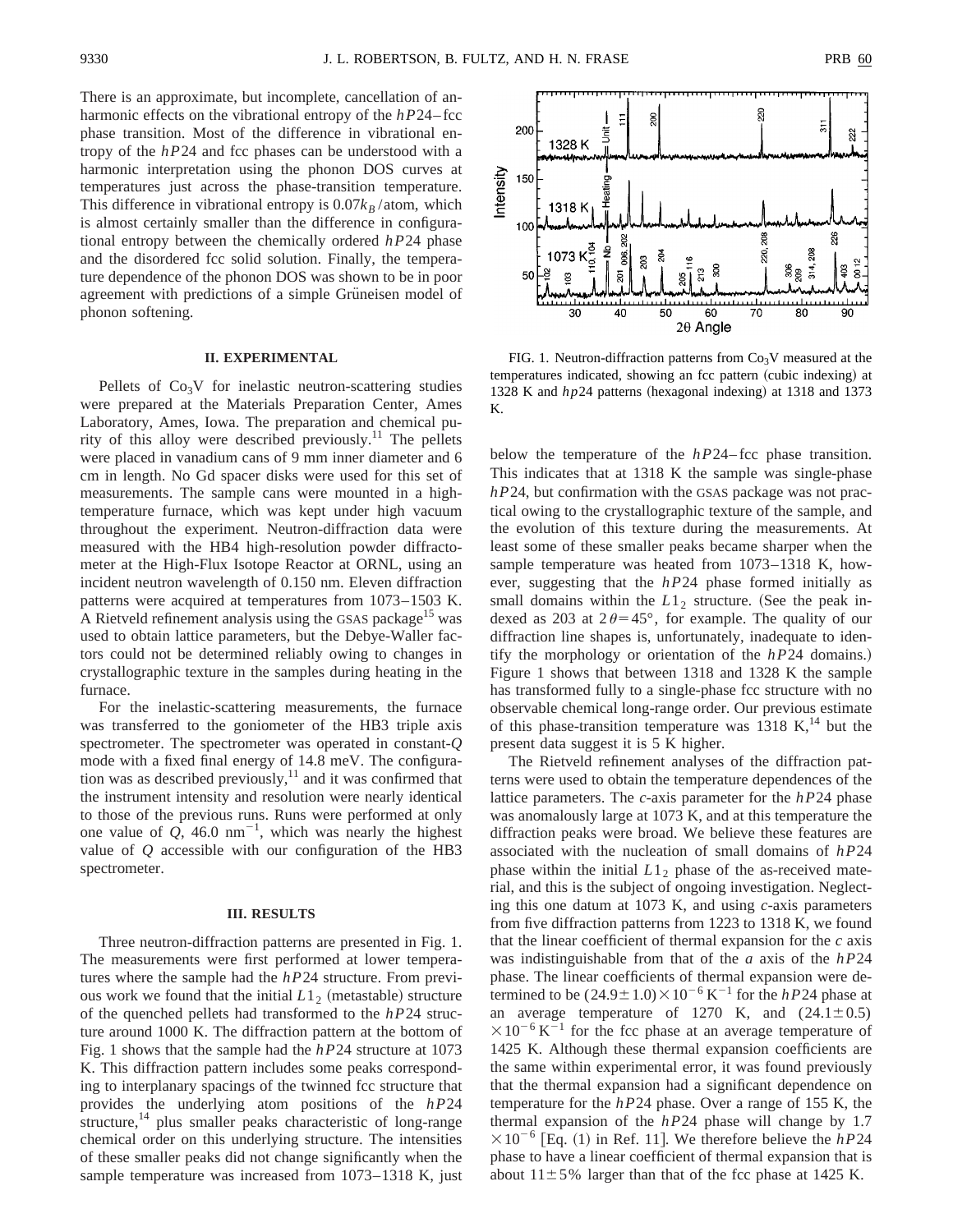

FIG. 2. Points: inelastic neutron-scattering spectrum acquired at 1308 K. Curves: calculated total scattering and multiphonon component, obtained from the phonon DOS from the first full iteration (see text, Sec. III).

A typical inelastic neutron-scattering spectrum in presented in Fig. 2. The data analysis was described in detail previously, $^{11}$  but some intermediate steps are shown in Fig. 2. To convert inelastic-scattering measurements at elevated temperatures to a phonon DOS, it is necessary to correct the data for multiphonon scattering. When the multiphonon scattering is known and subtracted from the measured spectrum, the remaining one-phonon contribution can be transformed easily to a phonon DOS by multiplying by a simple function that includes energy and a thermal correction for phonon occupancies. We performed these multiphonon corrections iteratively. The initial ''guess'' at the phonon DOS was obtained from the experimental data by treating the multiphonon contribution as a constant background. It turns out that this initial guess at the phonon DOS was nearly adequate itself, but the data analysis proceeded for two more iterations. The multiphonon contribution shown in Fig. 2 was obtained after the first full iteration of the phonon DOS (using the DOS one step beyond the initial guess). At least as important as the multiphonon correction was the proper handling of the background correction. In matching the experimental and calculated scattering in Fig. 2, the experimental spectrum was shifted vertically down the *y* axis by a constant. This constant was used as a background that was subtracted from the data. Perhaps the most delicate part of this procedure is the identification of the break between onephonon and two-phonon scattering at 33 meV. This region of the spectrum is multiplied by a large factor for the phonon occupancy correction, so errors in the background are magnified. For several temperatures we measured the intensity around 33 meV for additional counting time to improve statistics. The error bars from counting statistics will propagate to the final DOS curves. The fractional size of the error bar to a point on a final phonon DOS curve will equal the ratio of the error in a data point in Fig. 2 to the difference between the data point and its multiphonon background as presented in Fig. 2.

### **IV. DISCUSSION**

Figure 3 presents and compares a total of four phonon DOS curves, obtained after two full iterations of multiphonon, background, and thermal corrections to the experi-



FIG. 3. Phonon DOS curves obtained from  $Co<sub>3</sub>V$  at the temperatures indicated. These curves, normalized to unity, were obtained after two full iterations of the multiphonon, background, and thermal corrections.

mental spectra. Figure  $3(a)$  compares the phonon DOS curves measured at the lowest and highest temperatures. Figure  $3(b)$  shows the phonon DOS curves of the fcc phase at two temperatures, Fig.  $3(c)$  shows the DOS curves at temperatures just above and below the *hP*24– fcc phase transition, and Fig.  $3(d)$  compares the phonon DOS curves of the *hP*24 phase at two temperatures. The similarity of the comparisons in Figs.  $3(b) - 3(d)$  is interesting—the thermal softenings of the phonon DOS curves of the  $hP24$  [Fig. 3(d)] and fcc  $[Fig. 3(b)]$  phases are at least as large as the change in phonon DOS across the  $hP24$ – fcc phase boundary [Fig.  $3(c)$ ]. All three comparisons show differences in the DOS at low energies from 5–20 meV.

The vibrational entropy of a solid increases with temperature, owing to larger thermal occupancies of phonon states. For a harmonic solid in the high-temperature (classical) limit, an increase in temperature of  $\Delta T$  causes the entropy of any phase to increase with temperature as  $3k<sub>B</sub>\Delta T$  per atom. There is no effect of temperature on the difference in the vibrational entropy of different phases. This is not true, however, for anharmonic solids that undergo a thermal softening of their phonon DOS. To calculate this effect, we assume that the phonon frequencies depend on temperature only through thermal expansion. When this is true, it is possible to construct a free energy for the phonons that includes an enthalpy term involving the work done by thermal expansion against the bulk modulus, and a phonon entropy that in-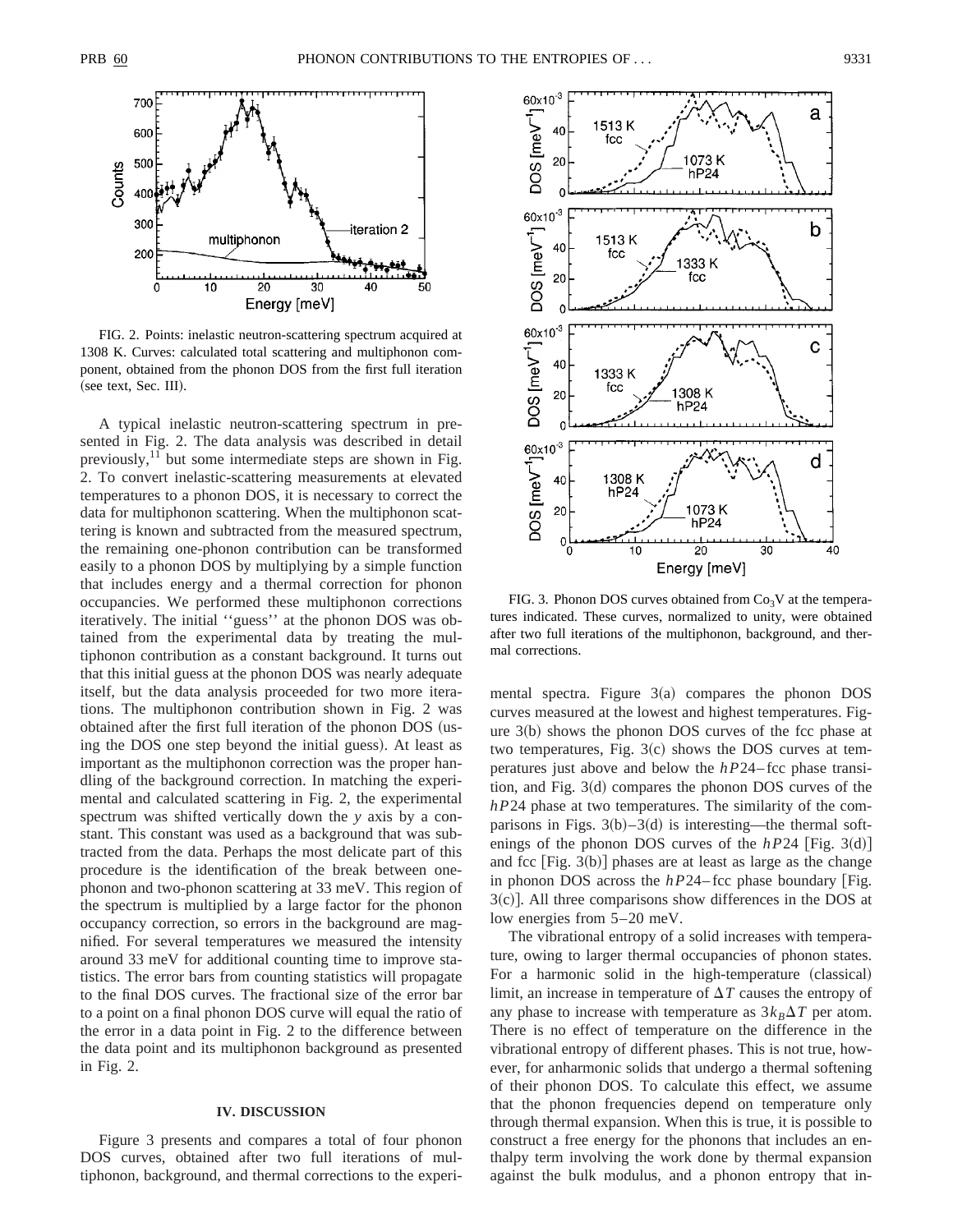

FIG. 4. Differences in vibrational entropy obtained from the measured phonon DOS curves in Fig. 3, using the high-temperature limit of Eq.  $(3)$ .

creases with softening of the phonon frequencies. Softening of the phonon DOS is unfavorable at low temperatures, since the thermal expansion does work against the bulk modulus. At higher temperatures, however, the increase in vibrational entropy accompanying the softening of the phonon DOS will favor some thermal expansion. In equilibrium this model provides

$$
9B\,v\alpha^2 = \frac{dS_{\text{vib}}^{\text{anh}}}{dT},\tag{1}
$$

where  $dS_{\text{vib}}^{\text{anh}}/dT$  is the increase with temperature of that part of the vibrational entropy caused by phonon softening. The bulk modulus *B*, specific volume *v*, and linear coefficient of thermal expansion  $\alpha$ , are all evaluated at temperature *T*. The softening of the phonon DOS over a range of temperature provides  $dS_{\text{vib}}^{\text{anh}}/dT$ :

$$
\frac{dS_{\text{vib}}^{\text{anh}}}{dT} = \frac{3k_B}{T_2 - T_1} \int_0^\infty (g_1(\varepsilon) - g_2(\varepsilon)) \ln(\varepsilon) d\varepsilon, \tag{2}
$$

where  $g_1(\varepsilon)$  is the phonon DOS measured at the temperature *T*<sup>1</sup> . For a small range in temperature, the anharmonic contribution to the vibrational entropy  $\Delta S_{\text{vib}}^{\text{anh}}$  is

$$
\Delta S_{\rm vib}^{\rm anh} = 3k_B \int_0^\infty (g_1(\varepsilon) - g_2(\varepsilon)) \ln(\varepsilon) d\varepsilon.
$$
 (3)

Equation  $(3)$  is the classical limit of how the change in phonon DOS from temperature  $T_1$  to  $T_2$  provides an anharmonic contribution to the vibrational entropy of one phase. If the softening of the phonon DOS between temperatures  $T_1$ and  $T_2$  were different for two phases in a way to affect the integral in Eq. (3), the  $\Delta S_{\text{vib}}^{\text{anh}}$  will differ for the two phases. This contributes to a difference in vibrational entropy between the two phases.

It is also true that Eq.  $(3)$  is the same expression for the difference in vibrational entropies of two phases, ''1'' and "2," at the same temperature (the temperature of the phase transition, for example). We therefore used Eq.  $(3)$  for obtaining differences in vibrational entropies for all pairs of phonon DOS curves shown in Fig. 3. Using the phonon DOS at the lowest temperature  $(1073 \text{ K})$  as a reference, we present these results in Fig. 4. By extrapolating the temperature dependencies of the phonon DOS of the *hP*24 and fcc phases to 1323 K, we obtain a change in vibrational entropy at the *hP*24–fcc phase transition temperature of  $0.07k_B$ /atom. This seems consistent with our previous result, obtained with temperatures further from the phase-transition temperature.<sup>11</sup> Since this entropy is an integral quantity, it is not influenced strongly by statistical errors in the measured data. Error bars from counting statistics and plausible variations of the data analysis procedure should be only  $0.01k_B$  /atom. For comparison, the configurational entropy of mixing of an alloy of  $A_3B$  composition is about  $0.57k_B$  /atom. The configurational entropy of the *hP*24–fcc phase transition is probably smaller than this, however, since we should expect some chemical short-range order in the fcc phase. Our diffraction data are inadequate for identifying short-range order, so we cannot quantify reliably the change in configurational entropy of the *hP*24–fcc transition. We expect, however, that the configurational entropy is several times larger than the vibrational entropy of the *hP*24–fcc phase transition.

It is interesting that the vibrational entropy of the  $hP24$ – fcc phase transition (0.07 $k_B$ /atom) is approximately equal to the entropy change caused by phonon softening over a temperature range of 100 K. These anharmonic phonon softenings are similar for both the *hP*24 and fcc phases, however, so there is a only a small anharmonic contribution to the thermodynamic preference of one phase over the other. The anharmonic effects on the vibrational entropy seem slightly larger for the *hP*24 phase, favoring this phase at higher temperatures. In addition to the thermal softening of the phonon DOS, we can estimate the anharmonic entropy using Eq.  $(1)$ . Unfortunately, we do not have bulk moduli for the *hP*24 and fcc phases at high temperature, so we assume them to be equal and temperature independent. Using the result that the *hP*24 phase has a linear coefficient of thermal expansion at 1270 K that is 3% larger than that of the fcc phase at  $1425$  K, Eq.  $(1)$  predicts that the slope in Fig. 4 will be 6% larger for the *hP*24 than the fcc phase. The actual difference in Fig. 4 is approximately 15%. This discrepancy can be accounted for by the experimental errors in the linear coefficients of thermal expansion and uncertainties in the bulk moduli used in Eq.  $(1)$ . We do not claim detailed agreement between our observed phonon softening and the classical predictions of Eq.  $(1)$  but the thermal softening of the phonon DOS is large enough to account for the classical thermodynamic behavior. Approximately, for an increase in temperature of 100 K, the thermal softening of the phonon DOS curves provides a vibrational entropy of the *hP*24 phase that increases by  $0.01-0.02k_B/\text{atom}$  more than for the fcc phase.

The overall shapes of the phonon DOS curves do not undergo a qualitative change with temperature. We therefore attempted to describe the thermal softening of the phonon DOS curves with a Gruneisen approximation, where each phonon energy was rescaled,

$$
\varepsilon \to \varepsilon (1 + 3 \gamma \alpha \Delta T), \tag{4}
$$

and the phonon DOS was renormalized. Here  $\Delta T$  is the difference in temperature of the two DOS curves. The Grün-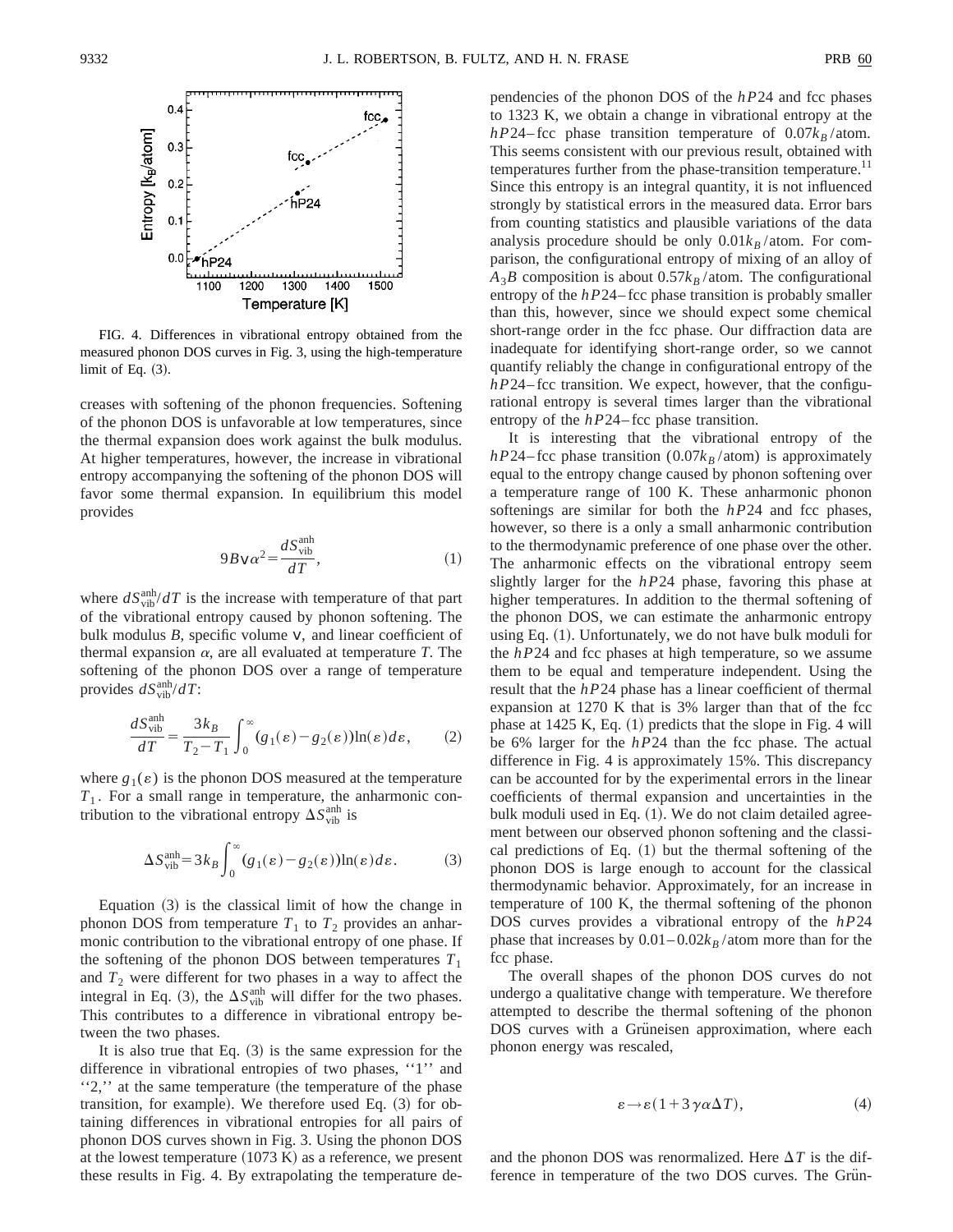

FIG. 5. Top: average of the phonon DOS curves of the fcc and *hP*24 phases. Bottom:  $(\Delta hP24_{\text{ex}}$  and  $\Delta fcc_{\text{ex}})$  are differences in the experimental phonon DOS curves between the pairs of DOS curves shown in Fig. 3(d) (for  $hP24$  at 1308 and 1073 K), and Fig. 3(b) (for fcc at 1513 and 1333 K).  $(\Delta hP24_{\text{Gr}}$  and  $\Delta fcc_{\text{Gr}})$  are the differences, calculated using Eq. (5), between phonon DOS curves and the average DOS curves at the top of this figure.

eisen parameter  $\gamma$  was found by best fit between the DOS curves at the two temperatures to be 3.9 for the *hP*24 phase, and 1.7 for the fcc phase. These are average Grüneisen constants for all modes, so it is interesting to see if these constants pertain to individual features of the phonon DOS. When all phonon modes undergo the same thermal shift, the difference between two phonon DOS curves will be  $Eq.$  $(11)$  of Ref. 11, without typographical error]:

$$
g_{T+\Delta T}(\varepsilon) - g_T(\varepsilon) = 3 \gamma \alpha \Delta T \left( g_T(\varepsilon) + \frac{\partial g_T}{\partial \varepsilon} \varepsilon \right). \tag{5}
$$

Figure 5 shows that this Grüneisen approximation of Eq. ~5! makes poor predictions of the temperature dependencies of the phonon DOS curves of the *hP*24 and fcc phases. Both the calculated and experimental difference curves show peaks at the low energy part of the DOS curve and dips at higher energy, as expected from the phonon softening. Although the qualitative behavior may seem adequate for the *hP*24 phase, there is a large discrepancy in the predicted difference around 13 meV. The low-energy modes of the *hP*24 phase, probably dominated by low transverse-acoustic phonons, decrease more rapidly with temperature than predicted by the Grüneisen approximation. The prediction of the Grüneisen approximation is even worse for the fcc phase. The predicted difference at low energies is much too small, as is the difference at higher energies. An *ad hoc* increase in the Grüneisen constant of the fcc phase to four or more leads to an overestimate of the difference at high energies, but a persistent underestimate at low energies. The differences in phonon DOS curves at two temperatures might be expected to be largest where the slopes are steepest. This occurs at about 13 and 32 meV. The problem with the Grüneisen approximation is that it predicts a shift in energy of an individual phonon in proportion to its energy, so the shifts at these two energies are predicted to be in the ratio of 32/13  $=$  2.5. Figure 3 shows, however, that the thermal softenings of the phonon DOS curves at these two energies are similar or perhaps even larger at 13 meV for the phonons of the *hP*24 phase.

#### **V. CONCLUSIONS**

Neutron-diffraction measurements on  $Co<sub>3</sub>V$  at elevated temperatures showed that the low-temperature ordered *hP*24 phase  $(P\bar{6}m2)$  transforms to the fcc phase at 1323 K. The diffraction patterns of the *hP*24 phase showed no significant chemical disordering at temperatures approaching the *hP*24– fcc phase transition.

Phonon densities of states were obtained from inelastic neutron-scattering measurements on  $Co<sub>3</sub>V$  at elevated temperatures. For comparison these DOS curves were measured at temperatures just across the *hP*24– fcc phase transition, and also at temperatures about 200° above and below the transition temperature. The vibrational entropy of the phase transition itself was  $0.07k_B$ /atom, with the fcc phase having the larger vibrational entropy. The configurational entropy of the *hP*24– fcc phase transition is expected to be several times larger. Over a temperature range of 100 K, the thermal phonon softening provides a change in vibrational entropy that is also about  $0.07k_B/\text{atom}$ . Nevertheless, the phonon softening is approximately the same for both the *hP*24 and fcc phases, leading to a small anharmonic contribution to the entropy difference between the *hP*24 and fcc phases. This difference seems to be slightly larger than  $0.01k_B$  /atom for a temperature increase of 100 K, with the *hP*24 phase having the larger anharmonic contribution. Within experimental uncertainties, these anharmonic contributions to the vibrational entropy seem consistent with the classical thermodynamic result expected from linear coefficients of thermal expansion of the two phases. Finally, since the thermal softening of the phonon DOS includes large changes at low energies (probably in the low transverse-acoustic modes), a simple Gruneisen approximation provides poor predictions of the thermal softening of the phonon DOS curves of both the fcc and *hP*24 phases.

#### **ACKNOWLEDGMENTS**

The Oak Ridge National Laboratory is managed for the Department of Energy by Lockheed Martin Energy Research, Oak Ridge, TN under Contract No. DE-AC05- 96OR22464. This work was supported by the U.S. Department of Energy under Contract No. DE-FG03-96ER45572.